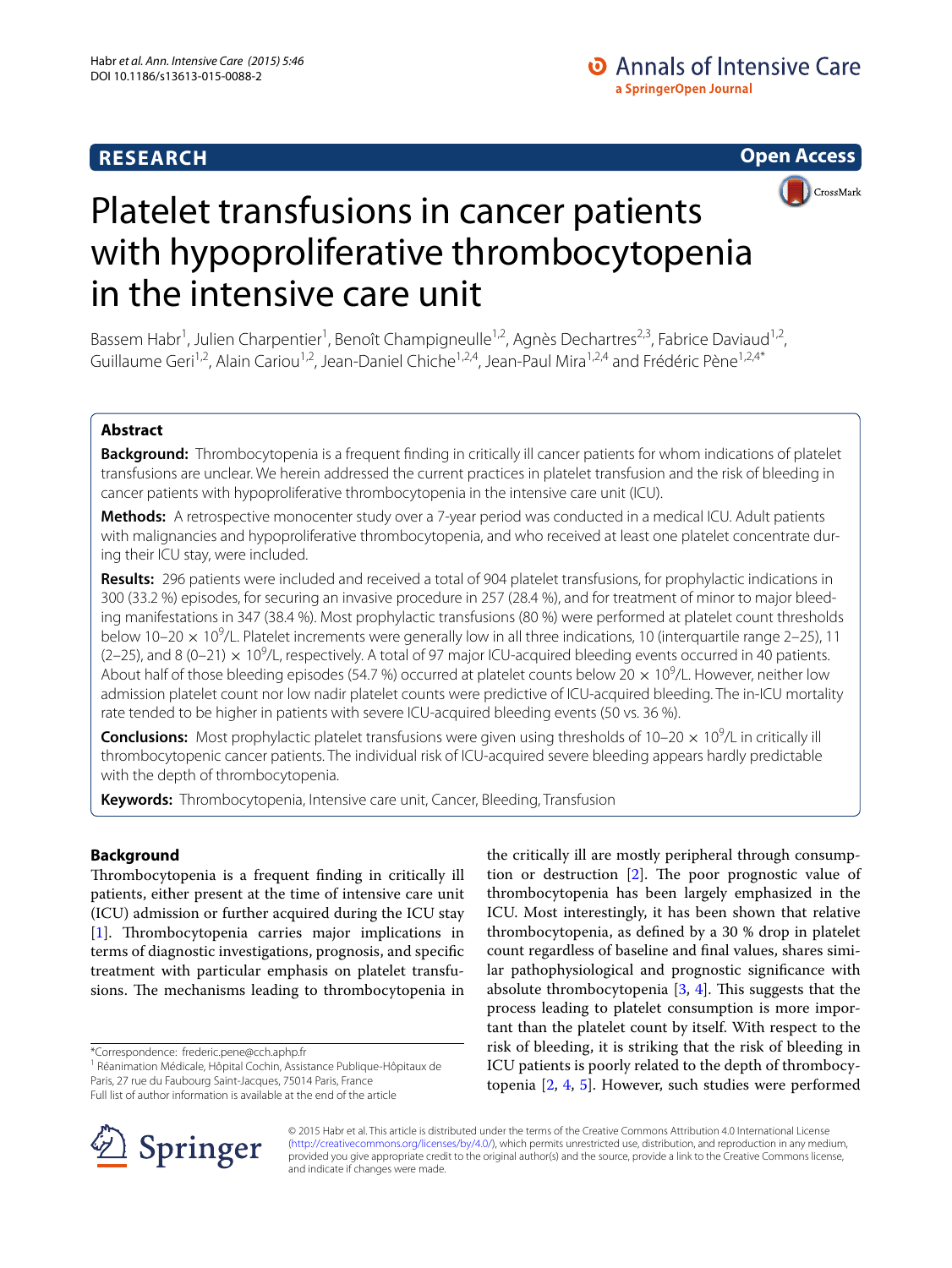in cohorts of critically ill patients in whom peripheral mechanisms leading to thrombocytopenia were largely predominant [[2,](#page-6-1) [5](#page-6-4)]. In contrast, a number of ICU critically ill patients primarily exhibit decreased platelet production as a consequence of underlying malignant diseases and their myelosuppressive treatments. The relation between platelet count and bleeding in this setting has not been addressed.

The only goal of platelet transfusions is to prevent or to treat bleeding. To this day, indications of platelet transfusions in the ICU remain highly speculative. Recently, the French Intensive Care Society provided some expert recommendations guiding platelet transfusions in the ICU [[6\]](#page-6-5). The platelet count threshold for securing invasive procedures or treating severe bleeding was set at  $50 \times 10^9$ /L. As for prophylactic platelet transfusions, the guidelines did not retain any indication in patients with peripheral thrombocytopenia and proposed a platelet count threshold of  $20 \times 10^9$ /L for hypoproliferative thrombocytopenia. Of note, such a restrictive transfusion policy was only based on studies performed in hematologic patients in stable conditions and may not apply to critically ill patients. We herein aimed to address the current practices in platelet transfusion and the risk of bleeding in cancer patients with hypoproliferative thrombocytopenia in a medical intensive care unit.

## **Patients and methods**

#### **Patients and setting**

This retrospective observational study was carried out over a 7-year period (December 2006 to February 2014) in a 24-bed tertiary medical ICU. The unit is located in a university hospital that comprises hematology and oncology departments, and has an average of 1600 admissions per year, with a large majority (>85 %) of medical patients. Adult patients with hematologic malignancies or solid tumors with presumed or proved central thrombocytopenia as defined by a platelet count below  $150 \times 10^9$ /L, and who received at least one platelet concentrate during the ICU stay, were included. Patients with thrombocytopenia from exclusive peripheral origin were not included. Senior staffing of the unit remained unchanged during the study period. The study was conducted in compliance with the Declaration of Helsinki principles and with the French regulation of clinical research. The ethics committee of the French Intensive Care Society (Société de Réanimation de Langue Française, CE SRLF #15-17) approved the protocol and waived the need for patients' consent because of the retrospective observational design of the study.

# **Collection of data**

Data were computed from medical files and extracted from the patient data management system (CliniSoft,

GE Healthcare). For each patient, the following baseline data were collected: demographics (age and gender), type of malignancy (solid tumor or hematologic malignancy), and the presence of other comorbidities such as chronic organ dysfunctions. The presumed or proved mechanisms of central thrombocytopenia were also collected.

The characteristics related to the ICU stay were collected and included the main reasons for ICU admission, the main biological values on admission such as platelet count and leukopenia that was defined by leukocyte count  $\langle 1000/mm^3$  and the requirements for organ failure supports during the stay in the ICU. Severity at admission was assessed by Simplified Acute Physiology Score II (SAPS II) and Sequential Organ Failure Assessment (SOFA) score during the first 24 h following ICU admission [\[7](#page-6-6), [8](#page-6-7)]. We also calculated a modified SOFA score without the platelet component.

#### **Definitions of bleeding events**

Bleeding events were recorded and graded from 0 to 4 according to the World Health Organization (WHO) classification [\[6,](#page-6-5) [9\]](#page-6-8). Briefly, grades 0 and 1 meant no or minor bleeding, respectively. Grade 2 accounted for mild bleeding yet requiring medical intervention but no transfusion of red blood cell (RBC) concentrates. Grade 3 accounted for gross blood loss responsible for advent or deterioration of organ failures and/or requiring transfusion of up to two RBC concentrates within 24 h of onset. Grade 4 accounted for debilitating blood loss including central nervous system or retinal hemorrhages, massive bleeding requiring transfusion of more than two RBC concentrates within 24 h of onset, and more generally fatal bleeding from any source. Major bleeding events were defined as WHO grade 3 and 4.

#### **Intended management of platelet transfusions**

Platelet transfusions were performed using ABO-compatible and leukodepleted concentrates, prepared either from pooled whole-blood donations or from single donor apheresis. The respective indications of pooled and apheresis concentrates depended on the clinical situation, an eventual anti-HLA immunization or the availability of blood products. Platelet dose per transfusion was calculated according to body weight  $(0.5-0.7 \times 10^{11})$ platelets per 7 kg body weight) [[6,](#page-6-5) [10](#page-6-9)].

Indications of platelet transfusions were distributed into the three following categories: prophylactic, securing an invasive procedure, and therapeutic. Prophylactic transfusions aimed at maintaining platelet count above  $10-20 \times 10^9$ /L. Transfusions to secure invasive procedures were performed before, during, or after the intervention, without systematic subsequent checking for an effective increment in platelet count. Therapeutic platelet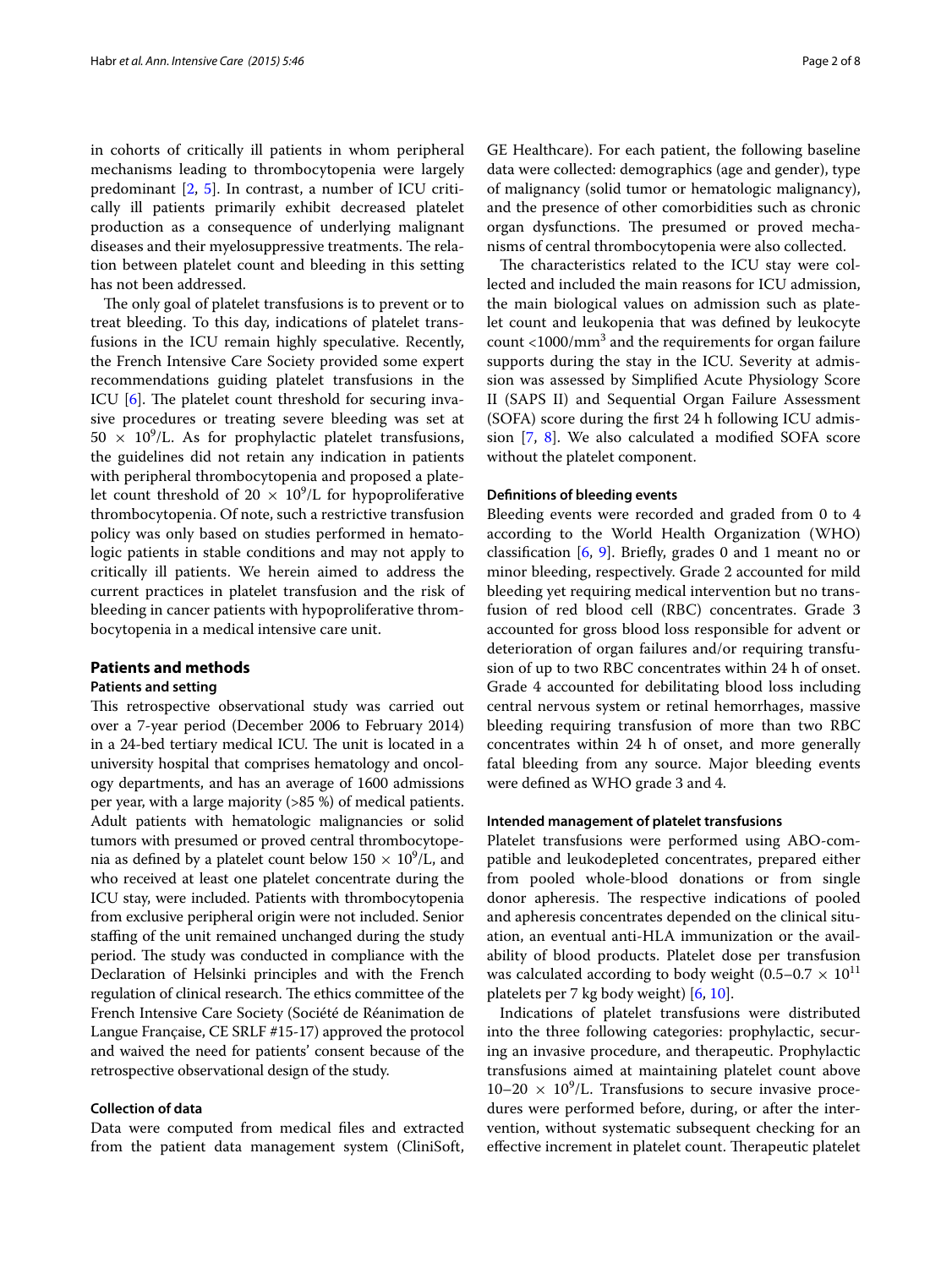transfusion was performed in case of active bleeding. For each platelet transfusion, pre- and post-transfusion platelet counts were computed from the last value prior to the transfusion and from the subsequent morning value, respectively. Platelet increment was estimated by calculating the absolute difference between post- and pre-transfusion platelet counts. We investigated the serious adverse events attributable to platelet transfusion as mentioned in the medical files and/or through reporting to our hospital's hemovigilance.

## **Statistical analysis**

Continuous and categorical variables were expressed as median and interquartile range or as number and percentage, respectively. Comparisons were performed by using non-parametric (Mann–Whitney) and  $\chi^2$  tests as appropriate.

## **Results**

## **Study population**

During the 7-year study period, 684 patients from our ICU received at least one platelet transfusion. Among them, 296 patients had hypoproliferative thrombocytopenia in the setting of malignancy and received a total of 904 platelet transfusions. Their baseline characteristics are shown in Table [1](#page-2-0). Most patients (81.7 %) had underlying hematologic malignancies, of whom 42 (17.3 %) were hematopoietic stem cell transplantation recipients. The median platelet count at the time of ICU admission was 29 (15–54)  $\times$  10<sup>9</sup>/L and the nadir platelet count during the ICU stay was 12 (6–23)  $\times$  10<sup>9</sup>/L. According to the clinical background of patients, central thrombocytopenia was presumably related to myelosuppressive chemotherapy and/or radiotherapy in most cases. In addition, bone marrow explorations resulted in identification of alternative mechanisms of bone marrow suppression in 73 (24.5 %) patients. As expected, a number of patients also displayed leukopenia. The main cause of admission to the ICU was sepsis in 139 (47 %) patients, while 17 (5.7 %) were admitted for major hemorrhage (Table [2](#page-3-0)). Patients generally presented with severe conditions as shown by admission severity scores as well as frequent requirement of organ failure supports during the ICU stay. The in-ICU mortality rate was 37.8 %.

#### **Indications for platelet transfusions**

Indications for the 904 platelet transfusions were distributed into prophylactic in 300 (33.2 %) episodes, securing an invasive procedure in 257 (28.4 %) episodes, mainly for catheter insertion (42.3 %) and surgery (27 %), and therapeutic for minor to major bleeding manifestations in 347  $(38.4 \%)$  episodes. Grade 1, 2, 3, and 4 bleeding events

# <span id="page-2-0"></span>**Table 1 Baseline characteristics of patients**

| <b>Variables</b>                            | 296 patients |
|---------------------------------------------|--------------|
| Age (years)                                 | 62 (53-70)   |
| Male gender                                 | 196 (66 %)   |
| Underlying malignancies                     |              |
| Hematologic malignancies                    | 242 (81.7%)  |
| Acute leukemia                              | 99 (33.4 %)  |
| Lymphoma                                    | 96 (32.4 %)  |
| Multiple myeloma                            | 28 (9.4 %)   |
| Miscellaneous                               | 19 (6.4 %)   |
| Solid tumors                                | 54 (18.3 %)  |
| Uro-genital                                 | 17 (5.7 %)   |
| Digestive                                   | 15 (5 %)     |
| Pulmonary                                   | 9(3%)        |
| Breast                                      | 6(2%)        |
| Bone and cartilage                          | $4(1.3\%)$   |
| Head and neck                               | $4(1.3\%)$   |
| Hematopoietic stem cell transplantation     | 42 (14.2 %)  |
| Other comorbidities                         |              |
| Chronic heart failure                       | 61 (20.6 %)  |
| Chronic liver disease                       | 13 (4.4 %)   |
| Chronic and end-stage renal failure         | 13 (4.4 %)   |
| Human immunodeficiency virus infection      | 6(2%)        |
| Solid organ transplantation                 | $1(0.3\%)$   |
| Anticoagulant and antiplatelet medications  | 69 (23.3 %)  |
| Prophylactic anticoagulant                  | 21 (7.1 %)   |
| Curative anticoagulant                      | 27 (9.1 %)   |
| Antiplatelet                                | 21 (7.1 %)   |
| Mechanisms of central thrombocytopenia      |              |
| Chemo- or radiotherapy-induced              | 223 (75.3 %) |
| Bone marrow infiltration by malignant cells | 55 (18.5 %)  |
| Hemophagocytosis                            | 10 (3.4 %)   |
| Drug-induced (allergic)                     | $4(1.3\%)$   |
| Myelofibrosis                               | 4 (1.3 %)    |

Variables are expressed as median (interquartile range) or number (percentage)

accounted for 12, 135, 132, and 68 episodes of therapeutic platelet transfusions, respectively. Figure [1](#page-4-0) represents the distribution of platelet transfusions according to pre-transfusion platelet count in those three indications. Most prophylactic transfusions (80 %) were performed when platelet counts were below  $20 \times 10^9$  $20 \times 10^9$ /L. Figure 2 displays platelet recovery as estimated by pre- and posttransfusion platelet counts and the resulting platelet count increment in the three indications of platelet transfusions. Platelet transfusions were generally well tolerated as only five serious adverse events were reported, all being immediate respiratory deterioration presumably related to volume overload.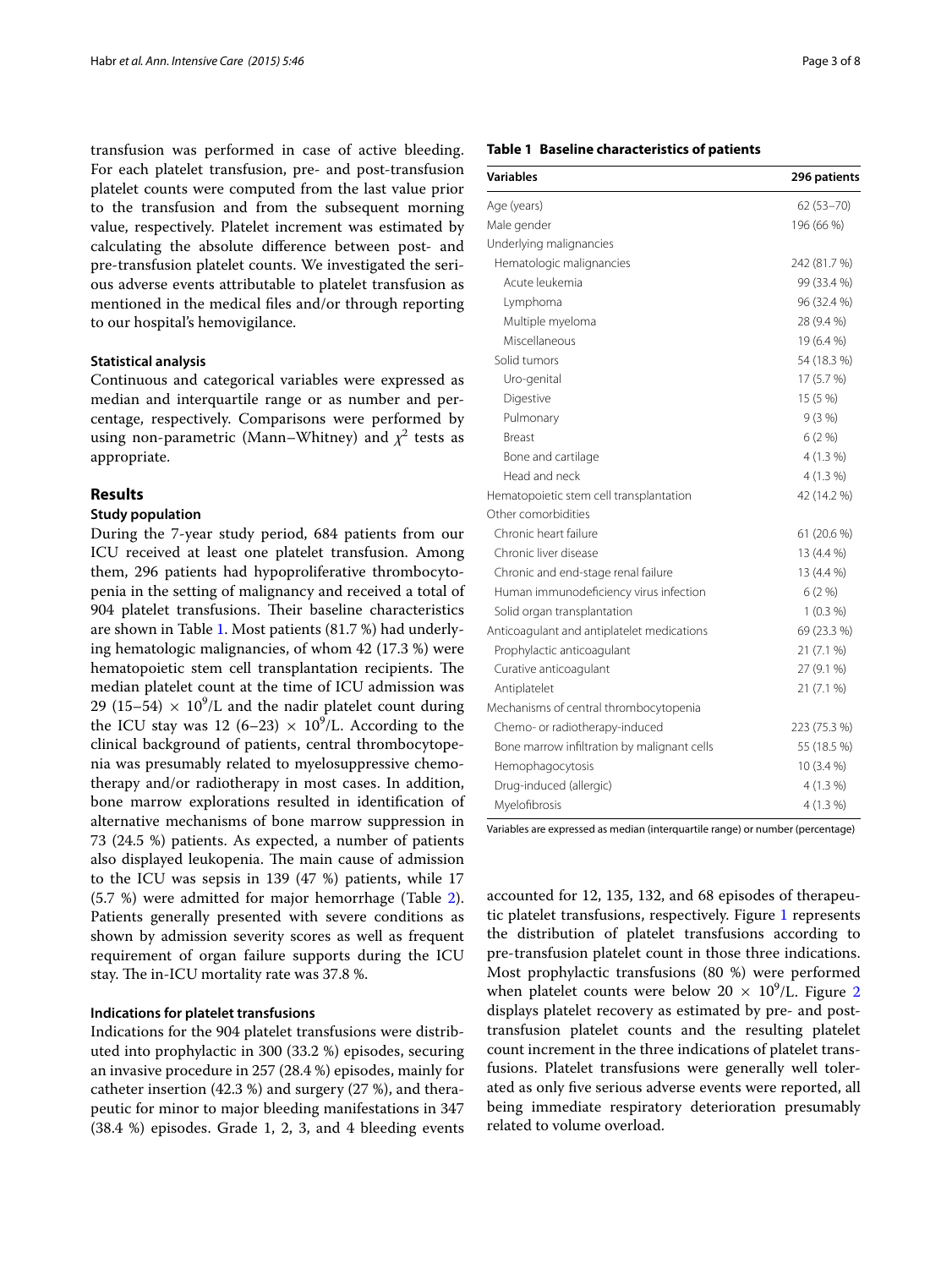<span id="page-3-0"></span>**Table 2 Characteristics of ICU admission and management of organ failures**

| <b>Variables</b>                                          | 296 patients     |
|-----------------------------------------------------------|------------------|
| Reasons for ICU admission                                 |                  |
| Sepsis                                                    | 139 (47 %)       |
| Acute respiratory failure                                 | 67 (22.6 %)      |
| Severe hemorrhage                                         | 17 (5.7 %)       |
| Acute renal failure                                       | 16 (5.4 %)       |
| Others                                                    | 57 (19.2 %)      |
| Admission severity scores                                 |                  |
| SAPS II (points)                                          | $51(36-69)$      |
| SOFA (points)                                             | $7(5-10)$        |
| Modified SOFA (points)                                    | $4(2-7)$         |
| Admission biological values                               |                  |
| Platelet count $(x10^9/L)$                                | $29(15-54)$      |
| Leukopenia                                                | 117 (39.5 %)     |
| Prothrombin time (%)                                      | $65(51 - 77)$    |
| Serum urea (mmol/L)                                       | $10(6.8 - 17.8)$ |
| Serum creatinine (µmol/L)                                 | 108 (72-184)     |
| Serum bilirubin (µmol/L)                                  | $19(11-42)$      |
| Organ failure supports during ICU stay                    |                  |
| Non-invasive ventilation                                  | 120 (40.5 %)     |
| Invasive mechanical ventilation                           | 181 (61.1 %)     |
| Vasopressors                                              | 187 (63.2 %)     |
| Renal replacement therapy                                 | 120 (40.5 %)     |
| Platelet transfusion management                           |                  |
| Nadir platelet count during ICU stay (10 <sup>9</sup> /L) | $12(6-23)$       |
| Total number of platelet transfusions                     | $2(1-4)$         |
| In-ICU length of stay (days)                              | $5(2.3-13.2)$    |
| In-ICU mortality                                          | 112 (37.8 %)     |

Variables are expressed as median (interquartile range) or number (percentage). The modified SOFA score did not include the platelet component

*ICU* intensive care unit, *SAPS II* simplified acute physiology score II, *SOFA* sequential organ failure assessment score

# **ICU‑acquired major bleeding events**

Seventeen patients who had been primarily admitted for severe hemorrhage were excluded from the following analysis regarding ICU-acquired bleeding. Among the remaining 279 patients, a total of 97 WHO grade 3 and 4 bleeding events occurred in 40 patients (Table [3](#page-4-2)). About half of severe bleeding episodes (54.7 %) occurred in the setting of profound thrombocytopenia with platelet counts below  $20 \times 10^9$ /L. Concurrent therapeutic and prophylactic anticoagulant or antiplatelet agents were likely to have contributed to bleeding in only 8.2 % of episodes. In an attempt to identify some determinants of ICU-acquired severe bleeding, we compared the main characteristics of patients who did and did not develop severe bleeding during the ICU stay (Table [4\)](#page-5-0). Patients who developed severe bleeding were more likely to be leukopenic, and both admission and nadir platelet counts

were higher in patients who bled. ICU-acquired severe bleeding tended to be associated with increased in-ICU mortality (50 vs. 36 %).

# **Discussion**

A number of studies have underscored the high prevalence and the poor prognostic value of thrombocytopenia in the ICU  $[1-3, 5, 6, 11-15]$  $[1-3, 5, 6, 11-15]$  $[1-3, 5, 6, 11-15]$  $[1-3, 5, 6, 11-15]$  $[1-3, 5, 6, 11-15]$  $[1-3, 5, 6, 11-15]$  $[1-3, 5, 6, 11-15]$  $[1-3, 5, 6, 11-15]$  $[1-3, 5, 6, 11-15]$ . Beyond absolute thrombocytopenia, decline in platelet count over the first days in the ICU, the so-called relative thrombocytopenia, also represents a reliable prognostic factor in addition to single measurements [\[2](#page-6-1), [3](#page-6-2), [11](#page-7-0)]. This suggests that the prognostic value of thrombocytopenia might not only be fully related to its depth, but also to the underlying pathophysiological process leading to platelet consumption or destruction  $[16]$  $[16]$ . It is noteworthy that all studies about thrombocytopenia in the ICU and the eventual indication of platelet transfusions have been performed in general cohorts of patients for whom decrease in platelet counts was mainly related to peripheral mechanisms  $[2-5, 17]$  $[2-5, 17]$  $[2-5, 17]$  $[2-5, 17]$  $[2-5, 17]$ . To the best of our knowledge, this is the first study that specifically addresses the transfusion management in cancer patients with hypoproliferative thrombocytopenia in the ICU.

The risk of bleeding events in the setting of thrombocytopenia underlies the use of prophylactic platelet transfusions. The current guidelines about the management of platelet transfusions in hypoproliferative thrombocytopenia are mainly derived from studies in patients with hematological malignancies requiring chemotherapy or undergoing allogeneic or autologous hematopoietic stem cell transplantation [[18,](#page-7-4) [19\]](#page-7-5). Studies in hematology have been able to correlate the nadir platelet count with bleeding, the risk of severe hemorrhage clearly becoming much higher when platelet count drops below  $10 \times 10^9$ /L [[20–](#page-7-6)[22](#page-7-7)]. In addition, various associated conditions are likely to increase the risk not only of bleeding in oncologic and hematologic thrombocytopenic patients, including the duration of thrombocytopenia, but also altered functional status, bone marrow metastasis, allogeneic bone marrow transplantation, a recent history of bleeding, hypoalbuminemia, and treatment with drugs affecting platelet function [[21,](#page-7-8) [23](#page-7-9)]. Over the last two decades, several studies have addressed the indications of prophylactic platelet transfusion in clinically stable patients without active bleeding. Compared to the once traditional trigger of  $20 \times 10^9$ /L, these studies have proven the safety and the cost-effectiveness of a more restrictive trigger of  $10 \times 10^9$ /L in patients with prolonged thrombocytopenia related to acute myeloid leukemia  $[24-27]$  $[24-27]$ . An exclusive therapeutic policy was recently proposed to restrict platelet transfusion to documented bleeding [[22](#page-7-7), [28](#page-7-12)]. However, such a restrictive transfusion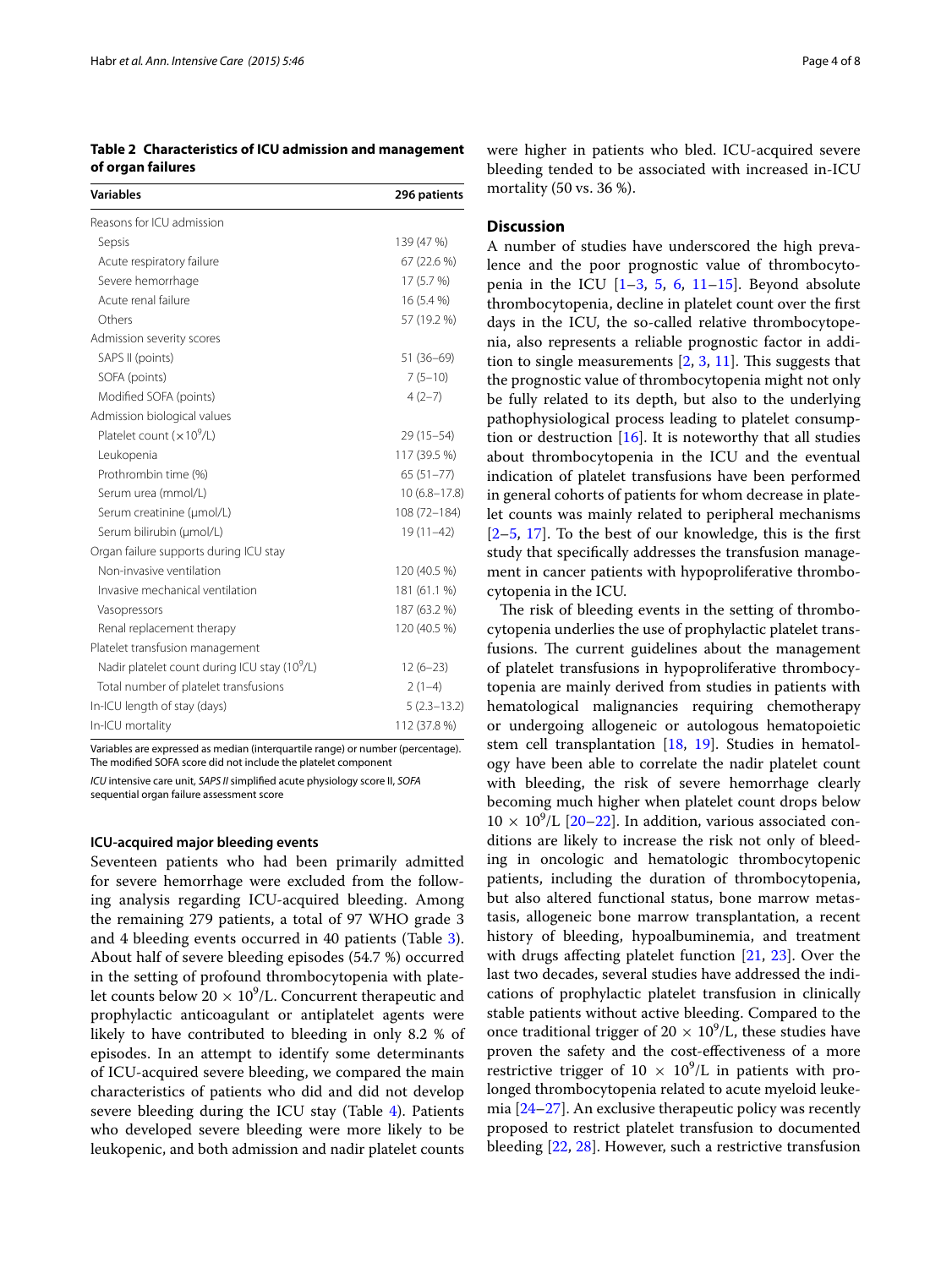

<span id="page-4-0"></span>

<span id="page-4-1"></span>policy was associated with an increased risk of moderateto-severe bleeding in patients with prolonged and profound thrombocytopenia as seen in acute leukemia.

The French Intensive Care Society recently provided expert recommendations in the management of platelet transfusions in the ICU [\[6](#page-6-5)]. Prophylactic platelet transfusion was recommended for central thrombocytopenia when platelet count fell below  $20 \times 10^9$ /L. Accordingly, the large majority (80 %) of prophylactic platelet transfusions in the present study were performed at platelet counts thresholds lower than  $20 \times 10^9$ /L. However, this recommendation was derived from studies performed in hematologic patients in stable conditions, and whether it can be safely implemented in critically

<span id="page-4-2"></span>

| Table 3 Characteristics of the 97 ICU-acquired severe |  |  |  |
|-------------------------------------------------------|--|--|--|
| bleeding events in 40 patients                        |  |  |  |

| Variable                                                  | <b>ICU-acquired severe</b><br>bleeding events ( $n = 97$ ) |
|-----------------------------------------------------------|------------------------------------------------------------|
| WHO bleeding classification                               |                                                            |
| Grade 3                                                   | 64 (66 %)                                                  |
| Grade 4                                                   | 33 (34 %)                                                  |
| Timing of bleeding                                        |                                                            |
| Time between admission and bleeding (days)                | $4(1-9.5)$                                                 |
| Sites of bleeding                                         |                                                            |
| Digestive                                                 | 32 (33 %)                                                  |
| Pulmonary                                                 | 22 (22.7 %)                                                |
| Site of invasive procedure                                | 13 (13.4 %)                                                |
| Central nervous system                                    | 5(5.1%                                                     |
| Urinary                                                   | 8(8.2%)                                                    |
| Others                                                    | 17 (17.5 %)                                                |
| Platelet count at the time of bleeding $(x 109/L)$        |                                                            |
| < 10                                                      | 18 (18.6 %)                                                |
| $11 - 20$                                                 | 35 (36.1 %)                                                |
| $21 - 50$                                                 | 37 (38.1 %)                                                |
| $51 - 100$                                                | 7(7.2%)                                                    |
| Urea level at the time of bleeding (mmol/L)               | $13.7(9.1 - 19.8)$                                         |
| Prothrombin time at the time of bleeding (%)              | 56 (43.5 - 70.2)                                           |
| Concurrent anticoagulant and/or antiplatelet<br>treatment | 8 (8.2 %)                                                  |
| Preventive anticoagulant treatment                        | 5(5.1%                                                     |
| Curative anticoagulant treatment                          | 2(2.1%                                                     |
| Antiplatelet agent                                        | 2(2.1%                                                     |
| Activated protein C                                       | 1(1%)                                                      |

Variables are expressed as median (interquartile range) or number (percentage) *ICU* intensive care unit, *WHO* World Health Organization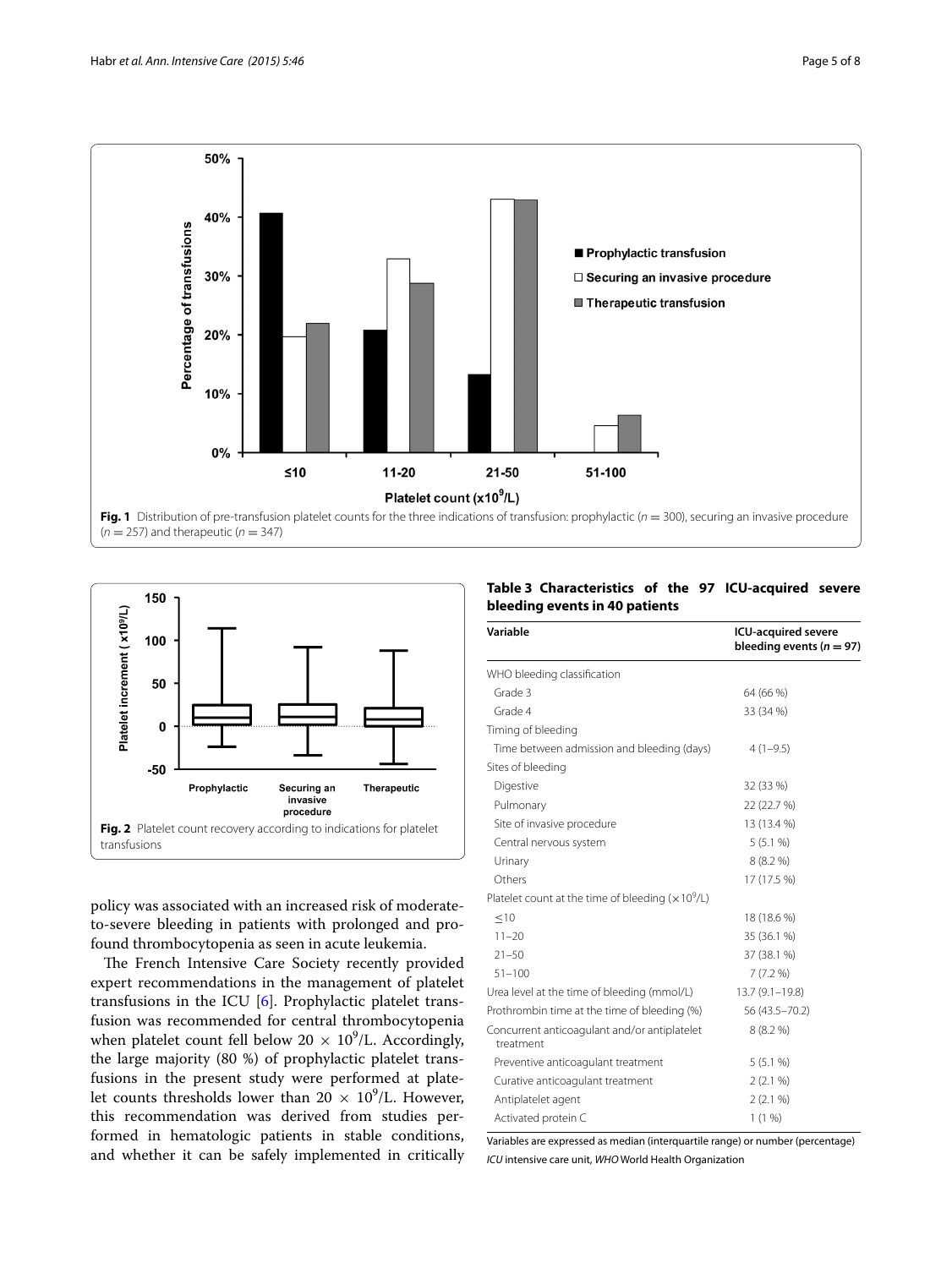| Variable                                    | <b>ICU-acquired severe bleeding</b><br>$n = 40$ patients | No ICU-acquired severe bleeding<br>$n = 239$ patients | p       |
|---------------------------------------------|----------------------------------------------------------|-------------------------------------------------------|---------|
| Age                                         | 66.5 (57.2-73)                                           | $62(54-69)$                                           | 0.61    |
| Male gender (%)                             | 27 (67.5 %)                                              | 156 (65.3 %)                                          | 0.86    |
| Underlying malignancy                       |                                                          |                                                       |         |
| Hematologic malignancy                      | 33 (82.5 %)                                              | 196 (82 %)                                            |         |
| Solid tumor                                 | 7(17.5%)                                                 | 43 (18 %)                                             |         |
| Bone marrow transplantation                 | 5 (12.5 %)                                               | 34 (14.2 %)                                           | 0.87    |
| Reasons for ICU admission                   |                                                          |                                                       |         |
| Sepsis                                      | 15 (37.5 %)                                              | 124 (51.9 %)                                          | 0.12    |
| Others                                      | 25 (62.5 %)                                              | 115 (48.1 %)                                          | 0.12    |
| Anticoagulant and/or antiplatelet treatment | 8 (20 %)                                                 | 57 (23.8 %)                                           | 0.69    |
| Admission severity scores                   |                                                          |                                                       |         |
| SAPS II (points)                            | 69 (34.2-80)                                             | $51(37-57)$                                           | 0.57    |
| SOFA (points)                               | $8(6-11)$                                                | $7(5-10.7)$                                           | 0.32    |
| Modified SOFA (points)                      | $7(3-8)$                                                 | $4(1-7)$                                              | 0.31    |
| Admission biological values                 |                                                          |                                                       |         |
| Platelet count $(x 10^9/L)$                 | $50(26 - 84)$                                            | $26(13-53)$                                           | < 0.001 |
| Leukopenia                                  | 31 (77.5 %)                                              | 133 (55.6 %)                                          | 0.009   |
| Bilirubin (umol/L)                          | $21(11-77.7)$                                            | $19(11 - 40.7)$                                       | 0.36    |
| Serum urea (mmol/L)                         | $10.9(7.4 - 16.5)$                                       | $9.7(6.8 - 18.6)$                                     | 0.20    |
| Prothrombin time (%)                        | $62(44 - 75)$                                            | 65 (50.2-77)                                          | 0.41    |
| Organ failures during ICU stay              |                                                          |                                                       |         |
| Nadir platelet count $(x 10^9/L)^a$         | $15(7-27)$                                               | $10(6-19)$                                            | 0.014   |
| Organ failure supports                      |                                                          |                                                       |         |
| Renal replacement therapy                   | 17 (42.5 %)                                              | 100 (42 %)                                            | 1       |
| Non-invasive ventilation                    | 15 (37.5 %)                                              | 102 (42.7 %)                                          | 0.60    |
| Invasive ventilation                        | 28 (70 %)                                                | 139 (58.2 %)                                          | 0.16    |
| Vasopressors                                | 30 (75 %)                                                | 152 (63.6 %)                                          | 0.21    |
| In-ICU mortality                            | 20 (50 %)                                                | 86 (36 %)                                             | 0.11    |

<span id="page-5-0"></span>**Table 4 Comparisons between patients with and without ICU-acquired severe bleeding (***n* **= 279, after excluding 17 patients with bleeding on admission)**

Variables are expressed as median (interquartile range) or number (percentage). The modified SOFA score did not include the platelet component

*ICU* intensive care unit, *SAPS II* simplified acute physiology score II, *SOFA* sequential organ failure assessment score

a The nadir platelet count was the lowest platelet count recorded prior to the first severe bleeding event, or during the whole ICU stay for patients without severe bleeding

ill cancer patients had not been addressed previously. Indeed, the quantitative relation between platelet count and hemorrhage remains unclear in critically ill patients in contrast to thrombocytopenic patients in stable conditions. Observational studies retrieved an increased risk of bleeding for severe thrombocytopenia (platelet count  $<50 \times 10^9$ /L), whereas the risk associated with moderate  $(50-100 \times 10^9)$  and mild  $(100-150 \times 10^9)$  thrombocytopenia was inconsistent [[2,](#page-6-1) [4](#page-6-3), [5](#page-6-4), [13,](#page-7-13) [29\]](#page-7-14). Whether thrombocytopenia was directly involved in bleeding through the nadir platelet count or indirectly as a marker of severity remains unclear. Altogether, these results and ours suggest that ICU-acquired severe bleeding is a multifactorial process that is not only dependent on a sole

platelet count. Most importantly, some additional factors such as uremia, other coagulation disorders, or anticoagulant treatments are frequently associated with the development of bleeding in the ICU, and should certainly be taken into account in the decision-making process of platelet transfusion in thrombocytopenic patients [[12](#page-7-15), [21\]](#page-7-8).

A major obstacle to broad platelet transfusion lies in the limited availability of platelet concentrates. In addition, platelet transfusion may not be innocuous in the critically ill as supply of exogenous platelets may sustain or even exacerbate some pathophysiological thrombotic processes [\[15,](#page-7-1) [30](#page-7-16)–[32\]](#page-7-17). Therefore, prophylactic platelet transfusion is usually not recommended in patients with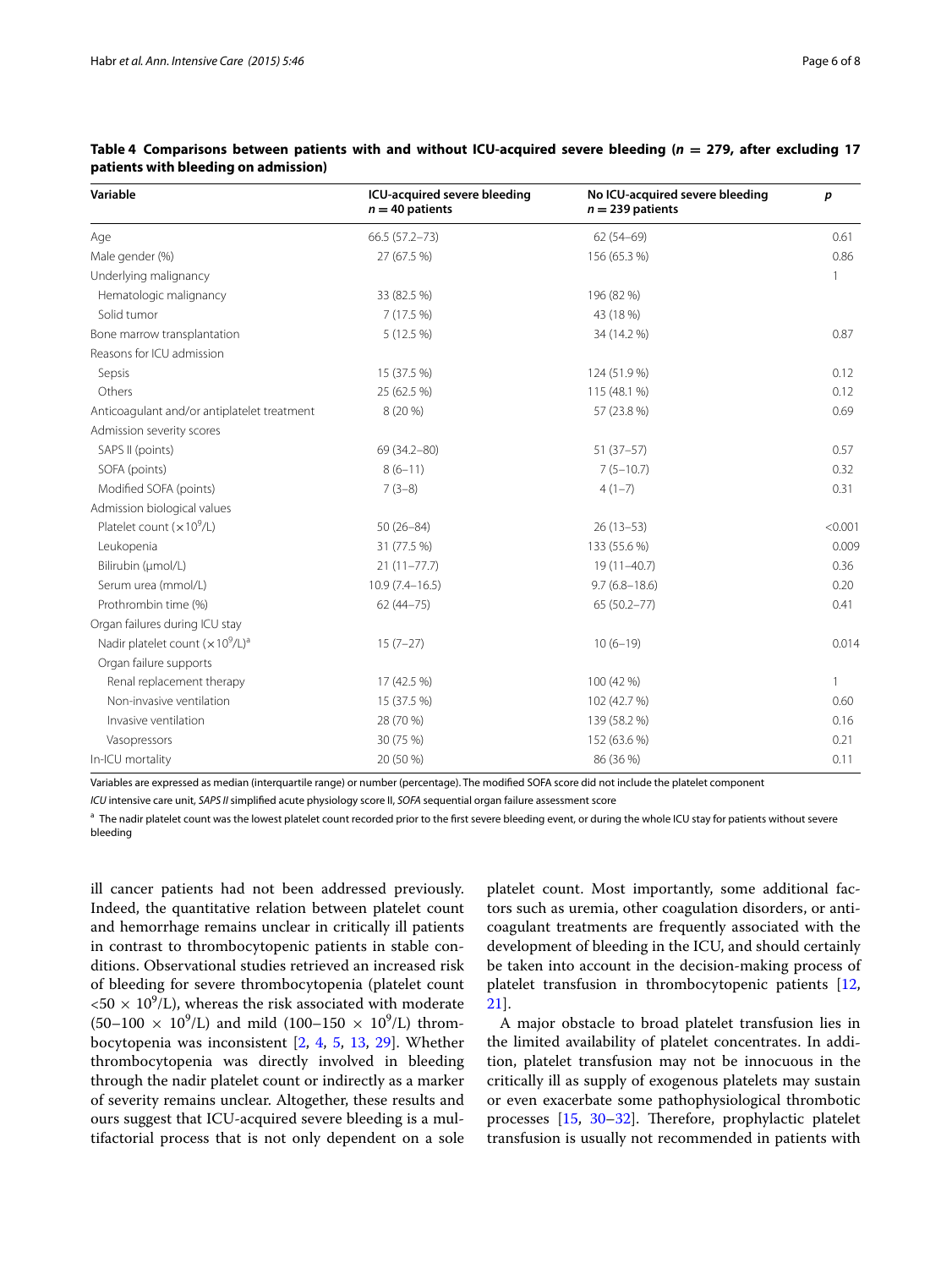exclusive peripheral thrombocytopenia [[6\]](#page-6-5). As mentioned above, it is likely that both central and peripheral mechanisms are involved in thrombocytopenia of cancer patients, who commonly exhibit risk factors for platelet transfusion refractoriness such as spleen enlargement, bleeding, fever, infection, disseminated intravascular coagulation as well as the number of previous transfusions [\[33](#page-7-18)]. The low platelet recovery we observed in all three indications of transfusions probably resulted from fast consumption or destruction of exogenous platelets.

This study has several limitations. It was performed in a single tertiary care center with a particular case-mix of patients, and the period of inclusion was 7 years. However, our transfusion practices, based on previous studies in hematology and confirmed by the release of expert recommendations for critically ill patients, remained similar over the study period. Despite the fact that we primarily selected patients on the occurrence of platelet transfusions, this represents our common attitude in profound hypoproliferative thrombocytopenia and this probably allowed an exhaustive identification of patients. The major limit of the study obviously lies in its retrospective design, the results being highly dependent on the quality of records in the medical charts. However, we believe that automated extraction and quantitative variables from computerized charts as well as manual inquiry for other qualitative variable allowed us to perform a reliable collection of data. In contrast, duration, depth, and management of thrombocytopenia prior to ICU admission could not be accurately collected. The retrospective design may also have prevented a completely reproductive assessment of platelet recovery following transfusion. Indeed, we chose to collect the last platelet count prior to transfusion, and the next morning's resulting platelet count. So the time interval between both platelet counts, as well as the timing of the transfusion in between, is likely to impact the difference. In the same way, this questions the exhaustiveness of collection of bleeding events. Undoubtedly, grade 3 and 4 bleeding events were significant enough to be reported in the charts, but grade 1 and 2 events might have been inconsistently mentioned. Finally, although our results suggest that the depth of thrombocytopenia was not an accurate predictor of severe bleeding, the retrospective design of the study and the quite low number of patients who bled precluded developing a more comprehensive and reliable multivariate predictive model of bleeding.

# **Conclusion**

In accordance with recent expert recommendations, most prophylactic platelet transfusions were given using restrictive thresholds of  $10-20 \times 10^9$ /L in critically ill cancer patients with hypoproliferative

thrombocytopenia. As a matter of fact, the risk of ICUacquired severe bleeding appears hardly predictable with the depth of thrombocytopenia. Further prospective interventional studies are needed in order to reliably identify safe thresholds for platelet transfusion in critically patients with hypoproliferative thrombocytopenia in relation with the complex prediction of severe bleeding.

## **Authors' contributions**

BH and FP are the guarantors of the integrity of the data and the accuracy of the data analysis. BH, JC, and FP designed the study. BH, JC, BC, AD, FD, GG, AC, JDC, JPM, and FP contributed to the collection of data, data analysis, and interpretation, and to the writing of the manuscript. All authors read and approved the manuscript.

#### **Author details**

<sup>1</sup> Réanimation Médicale, Hôpital Cochin, Assistance Publique-Hôpitaux de Paris, 27 rue du Faubourg Saint‑Jacques, 75014 Paris, France. 2 Faculté de Médecine, Université Paris Descartes, Sorbonne Paris Cité, Paris, France. <sup>3</sup> Centre d'épidémiologie et de recherche clinique, Hôtel-Dieu, Assistance Publique-Hôpitaux de Paris, Paris, France.<sup>4</sup> Institut Cochin, INSERM U1016, CNRS UMR8104, Paris, France.

#### **Competing interests**

The authors declare that they have no competing interests.

Received: 20 August 2015 Accepted: 13 November 2015 Published online: 01 December 2015

#### **References**

- <span id="page-6-0"></span>1. Hui P, Cook DJ, Lim W, Fraser GA, Arnold DM. The frequency and clinical significance of thrombocytopenia complicating critical illness: a systematic review. Chest. 2011;139(2):271–8.
- <span id="page-6-1"></span>2. Thiolliere F, Serre-Sapin AF, Reignier J, Benedit M, Constantin JM, Lebert C, et al. Epidemiology and outcome of thrombocytopenic patients in the intensive care unit: results of a prospective multicenter study. Intensive Care Med. 2013;39(8):1460–8.
- <span id="page-6-2"></span>3. Moreau D, Timsit JF, Vesin A, Garrouste-Orgeas M, de Lassence A, Zahar JR, et al. Platelet count decline: an early prognostic marker in critically ill patients with prolonged ICU stays. Chest. 2007;131(6):1735–41.
- <span id="page-6-3"></span>4. Strauss R, Wehler M, Mehler K, Kreutzer D, Koebnick C, Hahn EG. Thrombocytopenia in patients in the medical intensive care unit: bleeding prevalence, transfusion requirements, and outcome. Crit Care Med. 2002;30(8):1765–71.
- <span id="page-6-4"></span>5. Stanworth SJ, Walsh TS, Prescott RJ, Lee RJ, Watson DM, Wyncoll DL. Thrombocytopenia and platelet transfusion in UK critical care: a multicenter observational study. Transfusion. 2013;53(5):1050–8.
- <span id="page-6-5"></span>6. Van der Linden T, Souweine B, Dupic L, Soufir L, Meyer P. Management of thrombocytopenia in the ICU (pregnancy excluded). Ann Intensive Care. 2012;2(1):42.
- <span id="page-6-6"></span>7. Le Gall JR, Lemeshow S, Saulnier F. A new Simplified Acute Physiology Score (SAPS II) based on a European/North American multicenter study. JAMA. 1993;270(24):2957–63.
- <span id="page-6-7"></span>8. Vincent JL, Moreno R, Takala J, Willatts S, De Mendonca A, Bruining H, et al. The SOFA (Sepsis-related Organ Failure Assessment) score to describe organ dysfunction/failure. On behalf of the Working Group on Sepsis-Related Problems of the European Society of Intensive Care Medicine. Intensive Care Med. 1996;22(7):707–10.
- <span id="page-6-8"></span>Bercovitz RS, O'Brien SH. Measuring bleeding as an outcome in clinical trials of prophylactic platelet transfusions. Hematol Am Soc Hematol Educ Program. 2012;2012:157–60.
- <span id="page-6-9"></span>10. Slichter SJ, Kaufman RM, Assmann SF, McCullough J, Triulzi DJ, Strauss RG, et al. Dose of prophylactic platelet transfusions and prevention of hemorrhage. N Engl J Med. 2010;362(7):600–13.